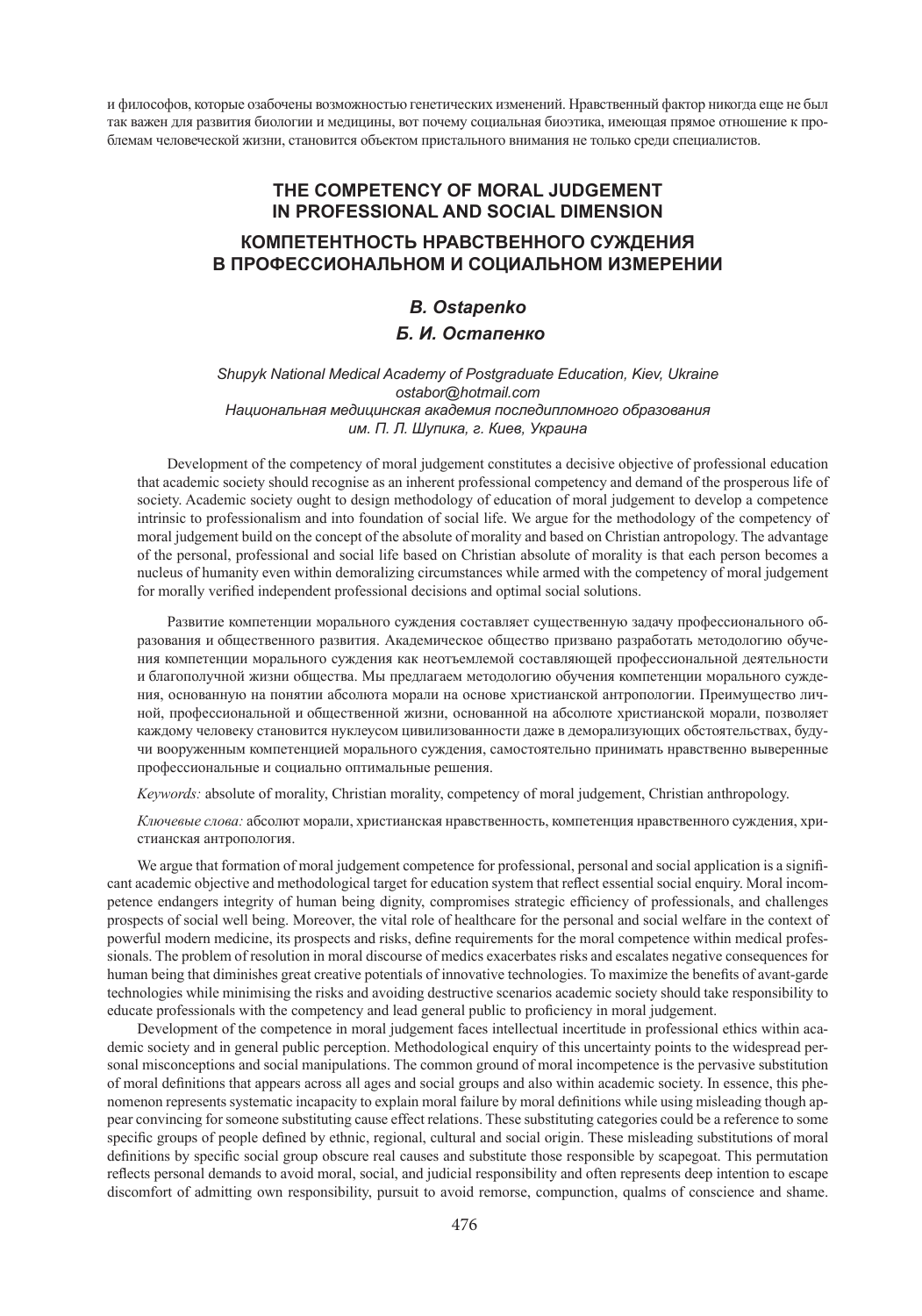Moreover, the aim of redirection of public enquiry for the causes of social and individual troubles from the responsible in charge to the "others" opens manipulative mechanism to withhold political power, professional superiority, and social domination over and over again. Societies prone to such manipulations become subject of exploitation their moral incompetence and meanness to their detriment, disadvantage and failure. Hence, more stubborn and consistent some societies and individuals persevere with the substitution in moral judgement, more compromising for dignity, self-destructing for social cohesion, and self-defeating for national culture these civilizational failure become. Social experiments of XX-th century that exploited method of substitution of moral judgement attest this. Besides, the method of substitution of moral judgement continues to be effective contrivance for social, intellectual, and conscious manipulation in political, social, professional groups and personal exploit.

One of the common manipulating instruments to inflict moral incompetence within individuals and society is the method of relentless speculative questioning of morality that undermines well-known, proven and proved values in efforts to undermine any moral standing, to disorient moral judgement, and to deconstruct morality. These include pretentious disagreement with any moral statement, rejection of every moral judgement and declining each moral success. Such manipulations gain on common populace incompetence in moral judgement as well as on specific interests that reveals utilitarianism and relativism of everyday life that is predominant philosophy within political and professional strata and general public. Moreover, the rhetoric of tolerance dominates within modern discourse on morality that imposes manipulative substitution of known and definite understanding of intrinsic qualities essential to human integrity with unrestrained questioning of the well defined concepts of morality and human spiritual achievements. This exhibition of inner spiritual and intellectual conflict as a celebration of freedom, implementation of post-humanity and demonstration of arrogant sarcasm over tragic historical experiences appeal to public while seduce society. Information media swoop up bizarre acts and exploit dazzling moments for profit - financial, malevolent and political. These methods of aggression on morality target human integrity, social functioning and the essence of human life. Moral blindness and spiritual conformism become a predominant norm as within political and professional elites as over general public.

What method usually the enquirers use to convince themselves and others of comprehensiveness of the substituting arguments? The first method is to point on confirming immoral examples. The second method is denial of any contradictory to immorality examples of moral standing. The third method is arguing for persuasive prevalence of negative human behaviour over positive, generalizing immoral while neglecting moral standing. The fourth method is diminishing the value of positive behaviour of the enquired social groups pointing to the limit of physical life. Moreover, arguing for the justice within moral judgement usually has temporary success in the context of aggressive, unbridled freedom from moral enquiry. Arrogance, ignorance, prejudices and partisanship often prevail over moral enquiry, dignified quest, and honourable responsibility. Political pressure and financial influence exacerbate demoralizing tendencies within all social strata that turn information society against morality. Morally conscious individuals, families and groups become alienated and marginalized that open even wider possibilities for aggressive demoralization and for perversive social groups, individuals and behaviour to persevere.

Recent information society is inclined to moral vagueness, tolerant to judgement uncertainty, and lenient to political yield for the crowd pleasures instrumental for political manipulations. Furthermore, intellectual play often substitutes moral judgment. Moreover, material wellbeing conceals moral challenges. Mass media pressure directs to the moral escapism. Politics exploits crowd aspiration for material contentment. Moreover, philosophical speculations in society replace moral definitions with science-like substitutions. The society sinks into fruitless discussions to exhaustion. Tolerance to pleasing crowd gratification replaces moral judgement. Political play substitute leadership of society. Celebration of consumption pushes away spiritual height of human race. Diversity of goods and services consumption, material wellbeing has achieved a scale of irresistible domination in the minds of our time. Prospects of innovative pleasures overwhelm societal imagination, defining the horizon of human desires, thoughts, and objectives. Social consciousness surrenders the moral achievements of civilisation and culture to the moment of pinnacle comfort and the top of material contentment. Enquiries for moral judgement induce contented society to sarcasm. Hence, here is incompetence of moral judgement.

It is popular within youth generation to break free from the moral restrains of considered by not sensible youngsters taken hostage by moral wisdom old generations. Deconstruction of morality first, entices and flatters then deceives and debauches. Standing on supercilious courage is very appealing for youth, spread by media driving the society to the edge of extinction. Blinded by haughty attitude nimble political scientists and dexterous politicians corroborate policy of tolerance effectively consolidating efforts toward deconstruction of social cohesion, human dignity, and essence of moral capacity. Tempting marketing of moral blindness inveigle populace into intoxicative existential stall. Therefore, the question of moral judgement is overlooked and abandoned.

Minimalism of exaltation fills minds of our time. Enticed by technological grandeur many societies demonstrate dangerous trends. Though reestablishment of spiritual, social and humane foundations is a challenge for each generation, combination of usual moral immaturity with sustained policy of the deconstruction of morality causes severe danger. This combination is recent and reflects policy of profitable sin and manageable chaos. We witness increasing number of societies that implement legal policy of enforced demoralization, that persuade break free from human dignity integrity, that enforce ideology of immorality. Political, financial and group interests gain on behalf of faulty others. This destructive development raise enquiry for the competence of moral judgement for each and for all. Therefore it is responsibility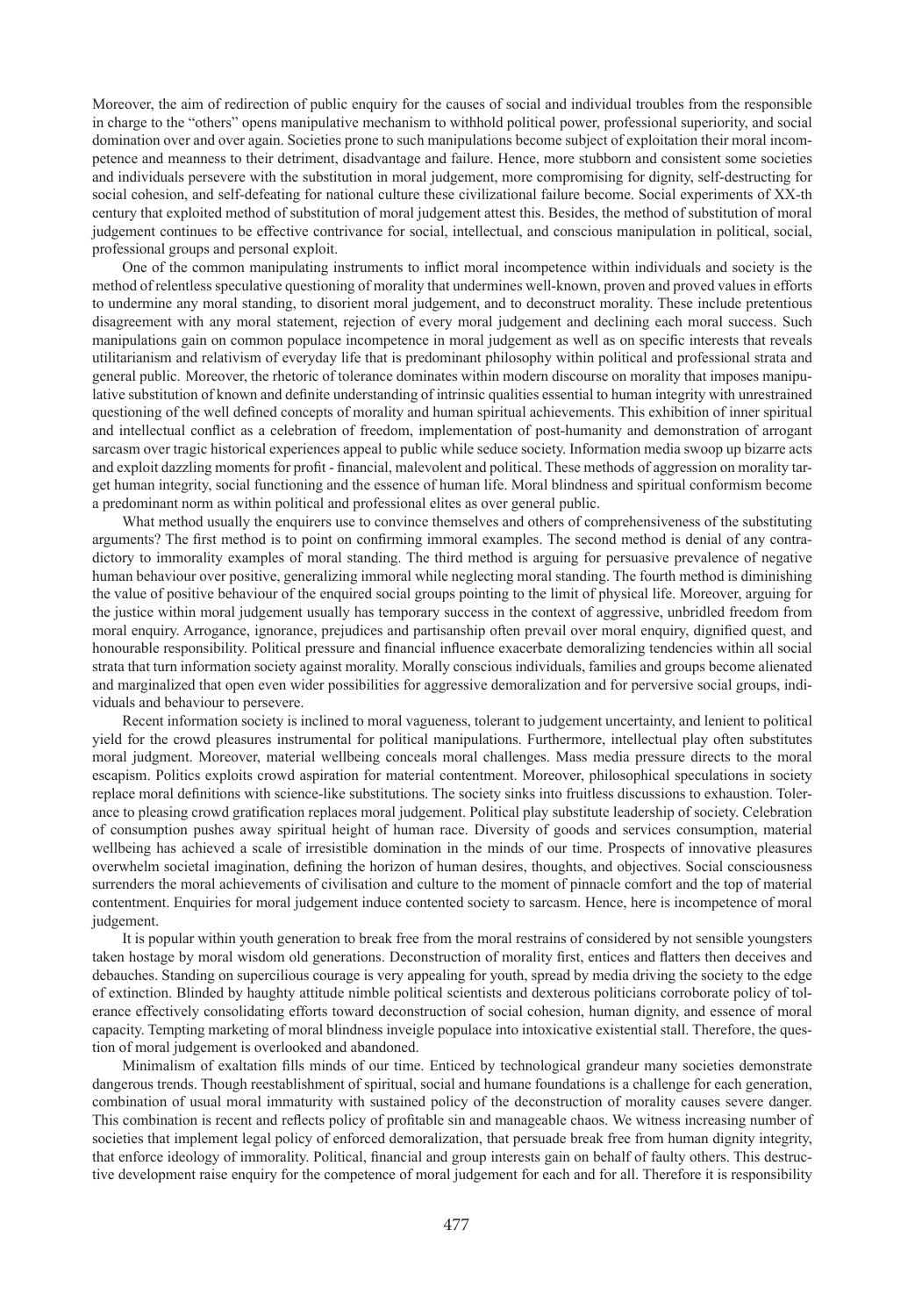of professionals capable to differentiate appropriate political, intellectual and philosophical discussions from deliberate deconstruction of morality to inform society, to raise awareness of existential danger.

Within the context of the phenomenon of substitution of moral definitions by specific social group it is common that the person who builds own judgement upon the phenomenon of substitution with reference to "intrinsic" features of specific social groups retreat from publicly considered inappropriate xenophobic sentiments though will continue to stay with prejudice in its mind and heart. The comfort of transfer of responsibility from the specific human actor with their inner choice to"the other" social groups provides nefarious advantage to abstain from the honest responsibility and leads toward gaining on behave of the others. Erroneous substitution of moral definitions comes with the comfort of freedom from conscience enquiry to comprehend the real tragedy of victims of the reprehensible individuals. Moreover, it gives advantage to belong to the dominating social group while disassociate from those depraved and socially excluded. Stigmatisation of the people of the "intrinsic" nuisance, envisioned as the "featured" people empowers the "righteous" with the responsibility evasion and lead society to the policy of group responsibility and people to aggression toward each individual of the barred social stratum. Hence, moral judgement reaches double morality approach, differentiating the righteous from vicious by their social group strata and not by their actual individual characteristics.

It would be justified methodological enquiry to extricate philosophical foundations of the phenomenon of substitution of moral judgement. It should be highlighted the power of deconstruction of morality within some school of thoughts in philosophy. Brief look on eugenics and racism, on social class segregation and gender inequality theories, ideologies and practices reveal similar methods to define origin of social and individual failure upon "intrinsic" social strata features. It appeals to so many that the phenomenon of substitution of moral judgement asserts its faulty influence to political partisanship and aggravates to official public policy of crime against humanity. Here comes populace utilitarianism and relativism of everyday life inclined to the political domination of fuelled and self-ignited policy of hatred. It is erroneous that some successful societies and countries long time implemented criminal law against hate crime. Although, sometimes they exploit ideology of group hatred directed toward some political entities within and even more frequently outside their society on international arena. Academic society should be intolerant to social and existential dangers that repetition of already exercised destructive philosophical ideas and school of thoughts possess. It is indeed academic capacity, scientific competence and moral strength to invigorate professional competence of moral judgement while admonish scholars from the proven risks.

Methodological enquiry of the phenomenon of substitution of moral definitions highlights the wide spread fault of individuals within all social and professional strata. This reveals strong social and individual demand to overcome obscurity in moral judgement through life-learning practices. Academic society should address this social enquiry and provide methodological leadership. Education institutions and first of all of graduate and post-graduate level ought to design teaching courses to disentangle moral incapacity within minds of professionals and society. Strategic objective of the academic society is to enrich morally and socially failing society with the widespread competency of moral judgement. To achieve this essential minds development should transform individual practices of moral definition substitution into the conscious dignified human attitude toward thyself and the others.

Development of the competency of moral judgement constitutes a decisive objective of professional education that academic society should recognise as an inherent professional competency. Academic society ought to design methodology of education of moral judgement to develop a competence intrinsic to professionalism. Methodologically, teaching the great philosophical heritage should employ compelling moral lessons of revealing historical tragedies of social experimentations whilst certain ideas and ideologies have being implemented. Moreover, the methodology will benefit from enlightening examples of moral leaders glorious within human history.

Applied comparative analysis of moral theories provides significant foundations to define preferable moral system for implementation in society willing to protect human integrity, social functioning and the essence of life. Grouping moral system to those with absolute of morality and those without is the first step. Here utilitarianism and relativism are the most popular and implemented worldviews rejecting absolute of morality. Social, corporate, group and even crime agreements establish foundation of social regulations within utilitarian and relativistic approach. The point of reference for social regulations in such establishment is relative and utilitarian. Hence, there is no moral reference point beyond human agreement within utilitarian and relativists approaches. It is within these models the deconstruction of morality find intellectual, populace, media and political support polished by specific academic reflection.

There are moral systems that reference absolute moral values going beyond human utilitarian and relativistic societal agreement. The reference point could be established in generation moral tradition. But this model is not staunch enough against sophisticated intellectual efforts to deconstruct moral values. Moreover, there were many traditional societies founded on severe practices, for example, principle of blood feud. Therefore more authoritative moral systems would be those sourcing their reference point beyond human nature to the level of above human limitations. Since many people in the modern society reject concept of God, they are disarmed to the vagueness of intellectual speculations and populace preferences. Otherwise, God given absolute of morality is the only effective concept to secure existential personal and social life dignity. God's absolute of morality represents a reference point of given to human kind law. This law arms people with the knowledge that withstand conflict of interests within society and personality compromised by intellectual faults and spiritual imperfections. Decisive agreement in human life existential issues becomes achievable only with the point of reference to the absolute of morality that formulated by the Creator, nor the creation.